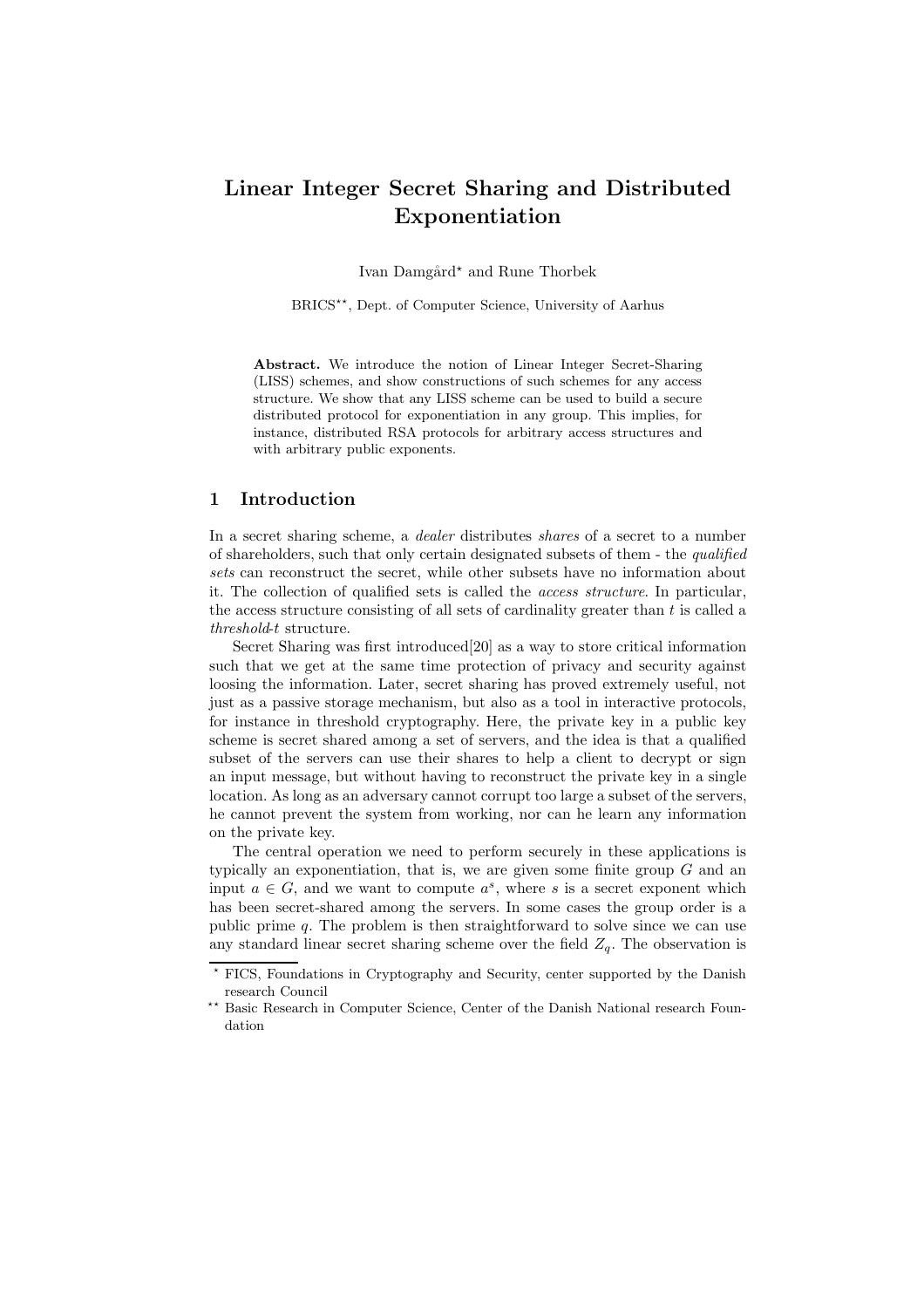simply that for any linear scheme (such as Shamir's) over  $Z_q$ , the secret can be written as a linear combination  $s = \sum_{i \in I} \alpha_i s_i \mod q$ , where I is any qualified set of servers holding shares  $\{s_i | i \in I\}$ , and where the  $\alpha_i$ 's can be computed from the index set I. Now, if the servers provide  $a_i = a^{s_i}$  (and prove they did so correctly), we can compute  $a^s = \prod_{i \in I} a_i^{\alpha_i}$ . However, there are other cases where the group order is not prime and is not public (or even unknown to everyone), such as when G is  $Z_N^*$  for an RSA modulus N or when G is a class group. This leads to various problems: it would be natural to try to build a secret sharing scheme over  $Z_t$  where t is the order of G, but the standard constructions do not immediately work if  $t$  is not a prime. Matters are of course even worse if  $t$  is unknown to everyone.

The literature contains many techniques for getting around these problems. The techniques work in various particular scenarios, but they all have shortcomings in general. We give a short overview here:

- The black-box secret sharing schemes of  $[8, 13, 21]$  can be used to share a secret chosen from any Abelian group, including  $Z_t$ . This requires, of course, that the dealer knows t so he can do computations in  $Z_t$ . This is never the case if G is a class group, and if  $G = Z_N^*$ , the dealer must know the factorization of N. Note that in proactive threshold RSA schemes, each player typically has to reshare his share of the private key from time to time, however, we can of course not afford to reveal the factorization of N to every shareholder.
- In Shoup's threshold RSA protocol[22], the idea is to restrict the modulus  $N$  to be a safe prime product, which allows us to work in a subgroup of  $\mathbb{Z}_N^*$ whose order is the product of two large primes. This is "close enough" to a prime so that standard Shamir sharing of s will work. This requires that the dealer knows the factorization. Moreover, for technical reasons, the protocol can only compute  $a^{s \cdot n!}$  where n is the number of servers. This is solved by exploiting that we have the public exponent  $e$  available. Assuming  $e$  is relatively prime to  $n!$ , we can compute  $a<sup>s</sup>$  efficiently. The problem in general is of course that we may not always be able to choose the group order as we like, and the inverse of s modulo the group order may not always be available or it may not be prime to  $n!$ . For instance, we cannot use small public exponents such as 3. 1
- The secret sharing scheme of  $[15]$  which was also used in  $[12, 10]$  is a variant of Shamir's scheme, where we use polynomials over the integers. Using this to share s does not require any knowledge of the order of  $G$ . However, the scheme does not allow reconstruction of s by a linear combination of shares, instead one obtains the secret times some constant, typically  $s \cdot n!$ . This causes the protocol to produce  $a^{s \cdot n!}$  as output, and we have the same problem as with Shoup's protocol.

<sup>&</sup>lt;sup>1</sup> Shoup suggests an alternative solution where any public exponent can be used, but this requires that one additionally assumes that the DDH assumption holds in the RSA group.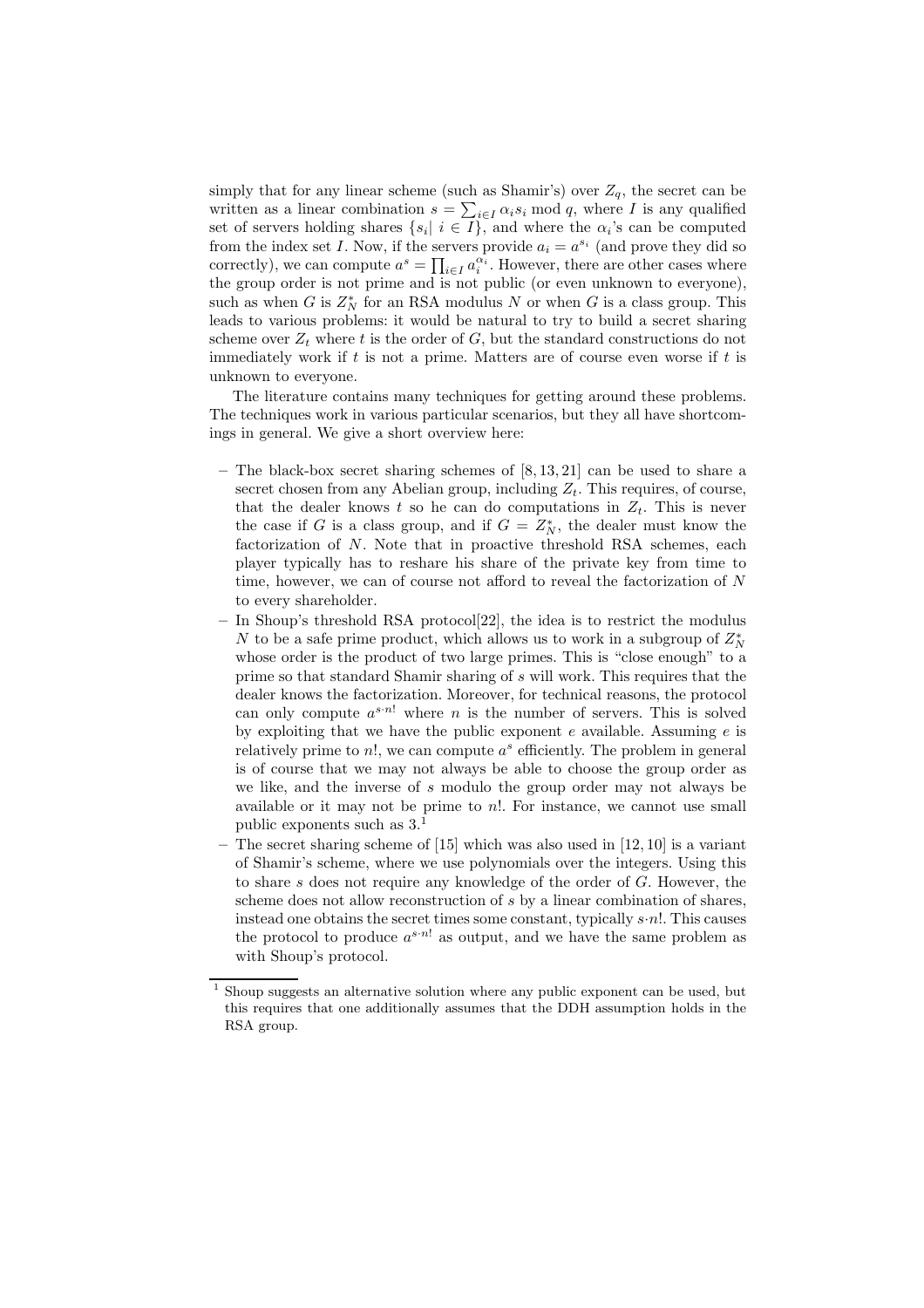– Finally, the method of Rabin [18] uses secret sharing in "two levels", i.e., the secret exponent s is shared additively, such that  $s = s_1 + ... + s_n$  where server i knows  $s_i$ , and then  $s_i$  is itself secret shared among the servers. Schemes of this type require no knowledge of the group order to do the sharing since in principle, any secret-sharing scheme can be used to share the  $s_i$ 's. On the other hand, shares become larger than with other schemes and extra rounds of interaction is needed (to reconstruct  $s_i$ ) as soon as even one server i fails to participate correctly. Hence (in contrast to the other types of protocols) this approach cannot be made non-interactive, not even in the random oracle model.

A final issue with current state of the art of distributed exponentiation is that known solutions (except the two-level method) do not generalize to non-threshold access structures. The point of general structures is that when we secret share the private key according to a threshold structure, we are implicitly assuming that all servers are equally easy to break into, and so the only important parameter is the number of corrupted servers. In reality, some servers may well be more reliable than others, and so we may need to specify which sets should be qualified in a more flexible way, that is, we need a more general access structure.

### 1.1 Our Results

In this paper, we introduce a type of secret sharing scheme called *Linear Integer* Secret-Sharing (LISS). In a LISS scheme, the secret is an integer chosen from a (publically known) interval, and each share is computed as an integer linear combination of the secret and some random numbers chosen by the dealer. Reconstruction of the secret is also by computing a linear combination with integer coefficients of the shares in a qualified set.

LISS schemes are closely related to - but not the same as - the black-box secret sharing schemes (BBSS) mentioned earlier of Desmedt-Frankl[13] and Cramer-Fehr[8]. Whereas BBSS schemes are designed to secret share elements from any finite abelian group and use computations in this group to do it, our computations are done over the (infinite) ring of integers. This difference has a number of consequences that we return to below. LISS schemes are also different from the method in [15] based on integer polynomials, since they require a final division to get the secret while for LISS schemes we insist that linear combinations be sufficient.

Note that it was shown in [5, 6] that perfect secret sharing and private computation over countably infinite domains (like the integers) is not possible. However, this does not rule out schemes of our type since we restrict our secrets to be chosen from a publically known interval and only aim for statistical rather than perfect privacy.

Cramer and Fehr introduce the concept of an integer span program (ISP) and use it to construct BBSS schemes. We show that any ISP can also be used to build a secure LISS scheme. Roughly speaking, an ISP is specified by a matrix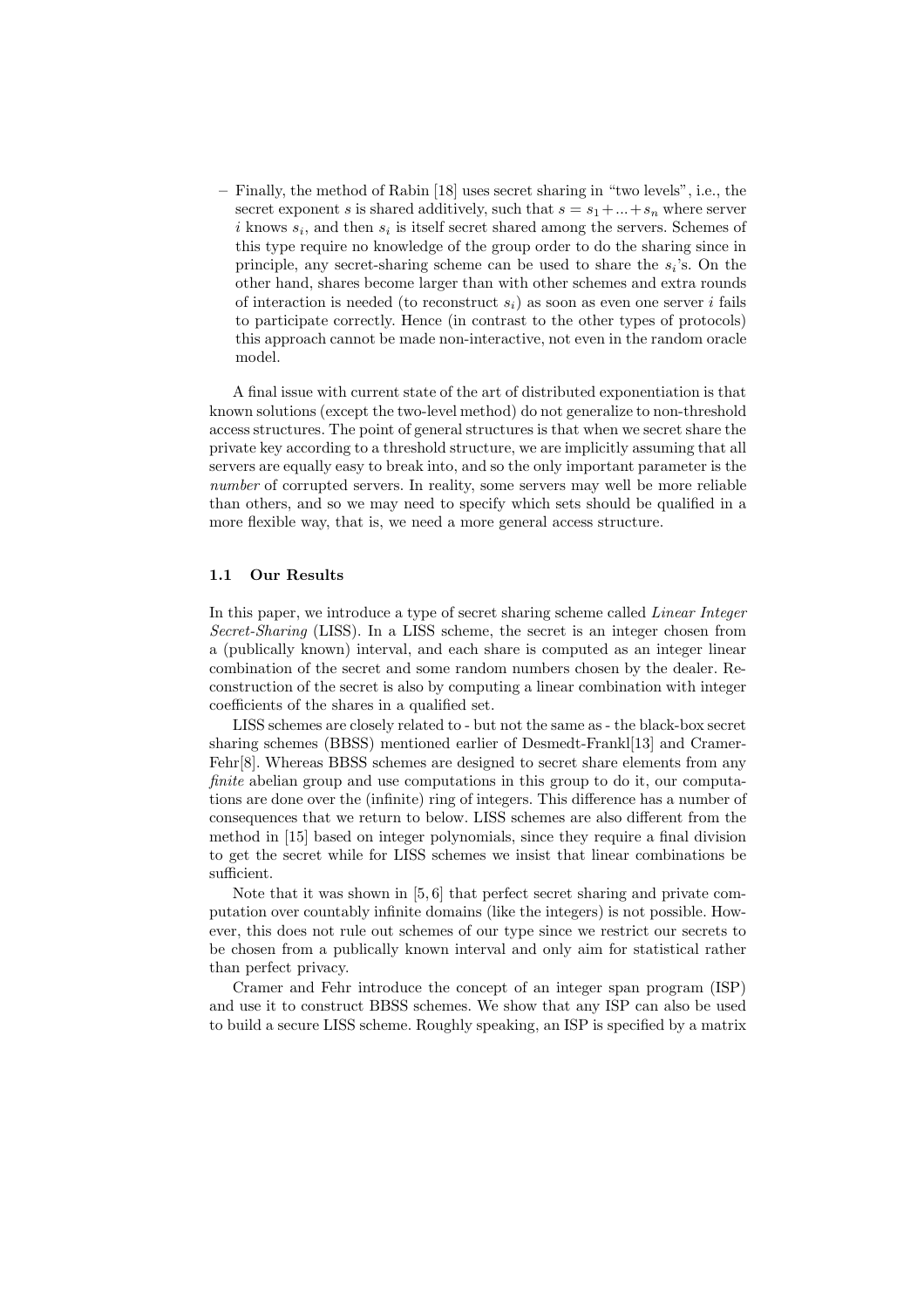with integer entries, and these entries are used as coefficients in the linear combinations that produce the shares from secret and randomness. In particular, the construction from  $[8]$  of an ISP for threshold- $t$  access structures implies a LISS scheme for the same structure. Moreover, we revisit the well known construction of Benaloh and Leichter [1] based on monotone formulas that was originally conceived for a finite Abelian group, and we show that a LISS scheme can be built from any monotone formula. This implies that a LISS schemes exists for any access structure, though not necessarily an efficient one.

The ISP construction of Cramer and Fehr was shown to imply optimal threshold BBSS schemes. We show that this is not always the case for LISS schemes: if we base the Benaloh-Leichter construction on a monotone formula for the threshold function, we obtain threshold LISS schemes. It now turns out that, depending on how small a formula we can produce, this construction may produce a threshold LISS scheme with smaller shares or smaller randomness complexity than those coming from the Cramer-Fehr construction. With current of state of the art, this does not happen in general, but we find that for a fixed threshold and a large number of players, there are monotone formula constructions that produce smaller shares than Cramer-Fehr<sup>2</sup>.

It is interesting to note that if the known lower bound on the montone formula size for the threshold function [3] turn out to be tight, this would make the Benaloh-Leichter construction more efficient in general than the Cramer-Fehr construction. While this may not seem likely with our current knowledge, it does mean that determining the efficiency of an optimal threshold LISS scheme remains an open question. The reason why BBSS schemes are different from LISS schemes in this respect is that when we use an ISP for building a BBSS scheme, the size of shares we get is independent of the size of the integers occurring in the description of the ISP, but this is no longer true when we build a LISS scheme.

Finally, we show that any LISS scheme can be used to build a distributed exponentiation protocol. The protocol does not use multilevel secret sharing. Thus, it can be made non-interactive using any of the known techniques for this purpose, such as the Fiat-Shamir heuristic (the random oracle model) or [7, 11, 16]. Furthermore, no player, including the dealer, needs to know the order of the group involved. This implies that we obtain the first non-interactive distributed exponentiation protocol that works for any group and any access structure.

We also look at the particular case of distributed RSA. We generalize the results of Damgård and Dupont $[10]$  to arbitrary access structures, and thus obtain a distributed RSA signature scheme for any access structure, any public exponent and any modulus, efficiently and in constant-round without using random oracles or any assumptions other than the RSA assumption.

We emphasize that our result that all LISS schemes can be used for distributed exponentiation does not hold for BBSS schemes, not even if we assume

<sup>2</sup> Note that in a later paper[9], Cramer, Fehr and Stam propose a construction that they conjecture to be more efficient than[8], but so far, the asymptotic efficiency of the scheme remains unproved.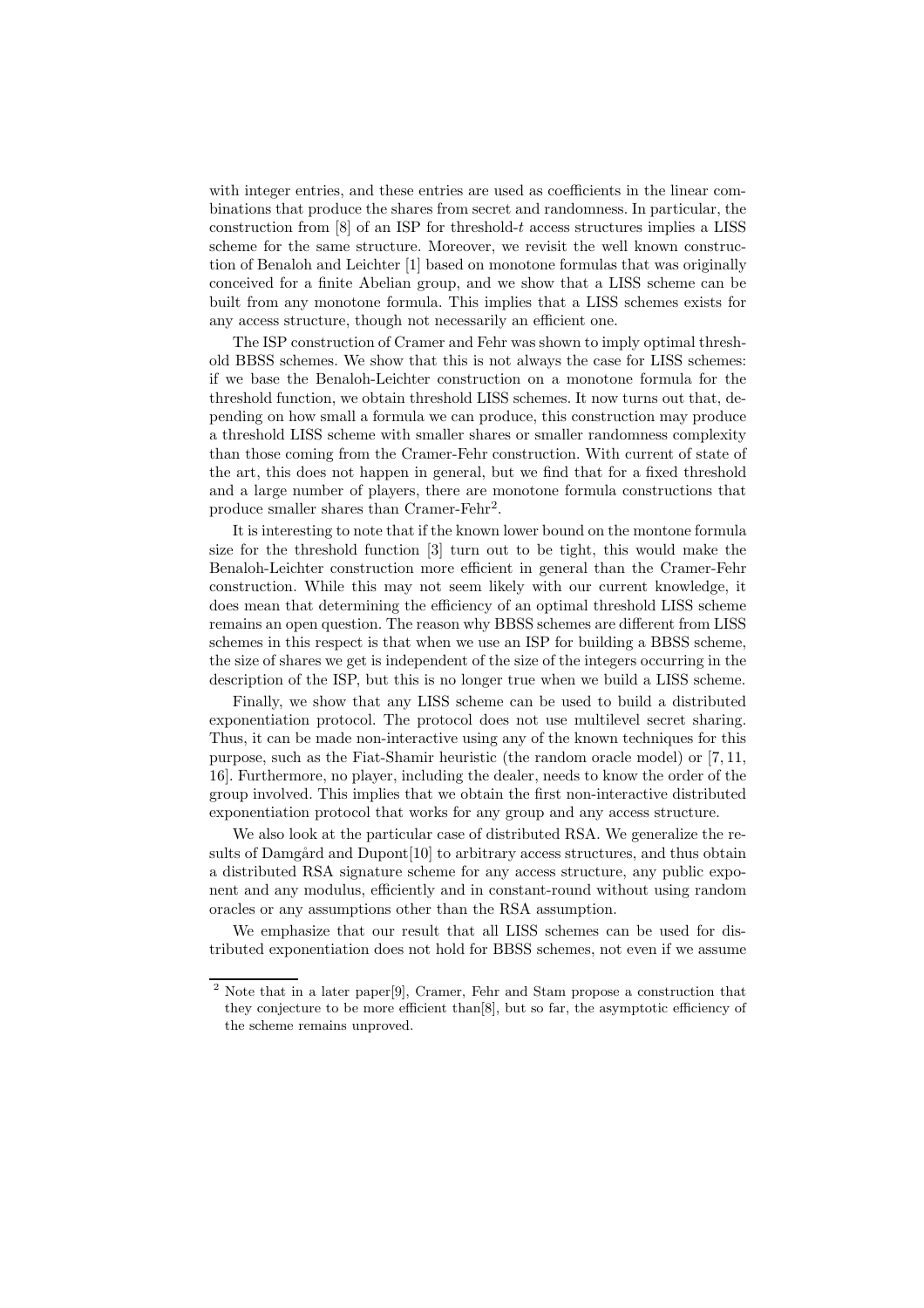that the dealer knows the group order<sup>3</sup>. The reason for this is that in order to do the proof of security for an exponentiation protocol using known simulation techniques, the secret sharing scheme needs to have the so called share completion property: given an unqualified set of shares and the secret, we can compute by linear combinations a complete set of shares consistent with what we were given. It is not known whether BBSS or LISS schemes have this property in general, in fact the answer is probably no. Here, we get around this problem by coming up with a different simulation technique where share completion is not needed. This technique always works with a LISS scheme, but fails with BBSS when the group order is not public.

# 2 Linear Integer Secret Sharing

First we formally define the required access structures.

**Definition 1.** A monotone access structure on  $\{1, \ldots, n\}$  is a non-empty collection  $\Gamma$  of sets  $A \subseteq \{1, \ldots, n\}$  such that  $\emptyset \notin \Gamma$  and such that for all  $A \in \Gamma$ and for all sets B with  $A \subseteq B \subseteq \{1, \ldots, n\}$  it holds that  $B \in \Gamma$ .

**Definition 2.** Let t and n be integers with  $0 < t < n$ . The threshold-t access structure  $T_{t,n}$  is the collection of sets  $A \subseteq \{1,\ldots,n\}$  with  $|A| > t$ .

Let  $P = \{1, \ldots, n\}$  denote the *n* shareholders (or players) and *D* the dealer. Let  $\Gamma$  be a monotone access structure on  $P$ . The dealer  $D$  wants to share a secret s from the publically known interval  $[0..2^l]$  to the shareholders P over  $\Gamma$ , such that every set of shareholders  $A \in \Gamma$  can reconstruct s, but such that a set of shareholders  $A \notin \Gamma$  get no or little information on s. We call the sets which are allowed to reconstruct the secret qualified and the sets which should not be able to obtain any information about the secret forbidden.

For this purpose we use a distribution matrix  $M \in \mathbb{Z}^{d \times e}$  and a distribution vector  $\rho = (s, \rho_2, \dots, \rho_e)^T$ , where s is the secret, and the  $\rho_i$ 's are uniformly random chosen integers in  $[0..2^{l_0+k}]$  for  $2 \leq i \leq e$ , where k is the security parameter and  $l_0$  is a constant that is part of the description of the scheme. The dealer D calculates shares by

$$
M \cdot \boldsymbol{\rho} = (s_1, \dots, s_d)^T, \tag{1}
$$

where we denote each  $s_i$  as a *share unit* for  $1 \leq i \leq d$ . Let  $\psi : \{1, \ldots, d\} \to P$  be a surjective function. The *i*'th share unit is then given to the  $\psi(i)$ 'th shareholder, we say that  $\psi(i)$  owns the *i*'th row in M. If  $A \subseteq P$  is a set of shareholders, then  $M_A$  denotes the restriction of M to rows jointly owned by A. We denote  $d_A$ for the number of rows in  $M_A$ . Similarly, for  $s \in \mathbb{Z}^d$  let  $s_A \in \mathbb{Z}^{d_A}$  denote the restriction of  $s$  to the coordinates jointly owned by  $A$ . The share of shareholder  $j$ 

 $3$  We note that the BBSS constructions of  $[13, 8]$  are in fact applicable to distributed exponentiation, but this is due to special properties of those constructions.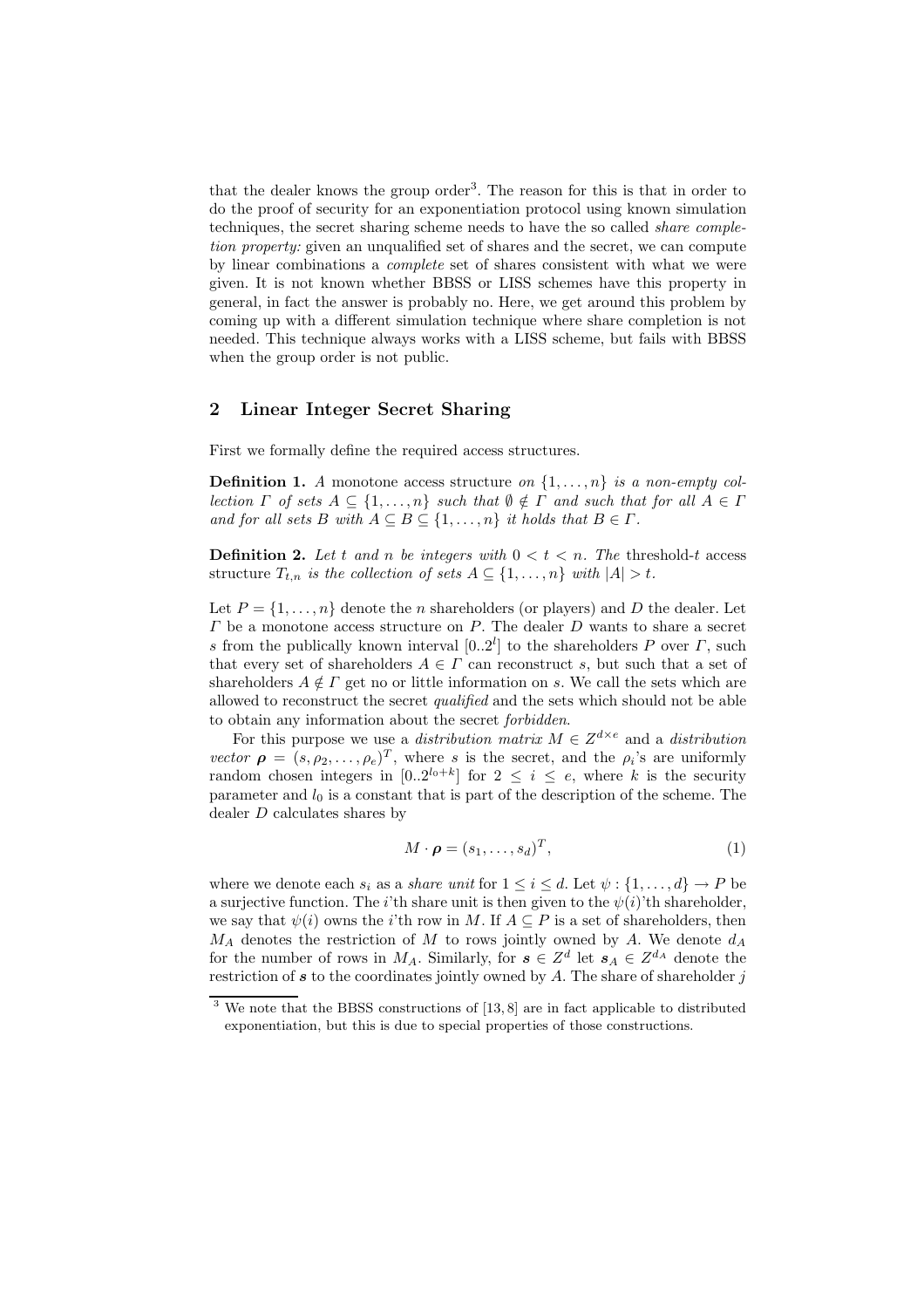is then defined to be  $s_{\psi^{-1}(i)}$ , which denotes all the entries in s which shareholder j owns, i.e., the share of shareholder j is the share units owned by j.

More formally, we let  $[0..2^l]$  be the set of secrets, then each shareholder j is associated a positive integer  $d_j = |\psi^{-1}(j)|$  for  $1 \leq j \leq n$ , such that the set of possible shares for shareholder j, is a subset  $\mathcal{S}_j \subseteq Z^{d_j}$  of the Z-module  $Z^{d_j}$ . Each possible share for shareholder j is in the subset  $S_i$ . The size of shareholder j share is defined to be the number of bits used to uniquely represent the share from  $S_j$ . Note, that  $d = \sum_{j=1}^{n} d_j$ , where d is the number of share units. Then let  $S = S_1 \times$  $\ldots \times S_n \subseteq \mathbb{Z}^d$ , which defines the subset of possible shares for the shareholders. Define the expansion rate to be  $\mu = d/n$ , where d is the number of share units and  $n$  is the number of shareholders. Note, that for a given distribution of a secret, the shares of the shareholdes can be considered as an element in the subset  $S$ . If we use m bits to uniquely represent the shares in  $S$ , then we define the *average* share size to be  $m/\mu$ , which is the number of share bits each shareholder will get on average.

Definition 3. A LISS scheme is correct, if the secret is reconstructed from shares  $\{s_i \mid i \in A\}$  where A is a qualified set of shareholders, by taking an integer linear combination of the shares, with coefficient that depend only on the index set A.

**Definition 4.** A LISS scheme is private, if for any two secrets  $s, s'$ , independent random coins  $r, r'$  and any forbidden set A of shareholders, the distribution of  $\{s_i(s,r,k) \mid i \in A\}$  and  $\{s_i(s',r',k) \mid i \in A\}$  are statistically indisinguishable. More precisely, the statistical distance between the two distributions is negligible in k.

In the following we define the notion of an Integer Span Program (ISP, introduced in [8]) and show how any ISP can be used to build a correct and private LISS scheme.

**Definition 5.**  $\mathcal{M} = (M, \psi, \varepsilon)$  is called an Integer Span Program *(ISP)*, if  $M \in$  $Z^{d \times e}$  and the d rows of M are labelled by a surjective function  $\psi : \{1, \ldots, d\} \rightarrow$  $\{1,\ldots,n\}$ . Finally,  $\varepsilon = (1,0,\ldots,0)^T \in \mathbb{Z}^e$  is called the target vector. We define  $size(\mathcal{M}) = d$ , where d is the number of rows of M.

**Definition 6.** Let  $\Gamma$  be a monotone access structure and let  $\mathcal{M} = (M, \psi, \varepsilon)$  be a integer span program. Then M is an ISP for  $\Gamma$ , if for all  $A \subseteq \{1, \ldots, n\}$  the following holds.

- If  $A \in \Gamma$ , then there is a vector  $\lambda \in \mathbb{Z}^d$  such that  $M_A^T \lambda = \varepsilon$ .
- If  $A \notin \Gamma$ , then there exists  $\kappa = (\kappa_1, \ldots, \kappa_e)^T \in Z^e$  such that  $M_A \kappa = \mathbf{0} \in Z^d$ with  $\kappa_1 = 1$ , which is called the sweeping vector for A.

In other words, the rows owned by a qualified set must include the target vector in their span, while for a forbidden set, there must exist a sweeping vector which is orthogonal to all rows of the set, but has inner product 1 with the target vector. We also say that  $M$  computes  $\Gamma$ .

We define  $\kappa_{\text{max}} = \max\{|a| \mid a \text{ is an entry in some sweeping vector}\}\$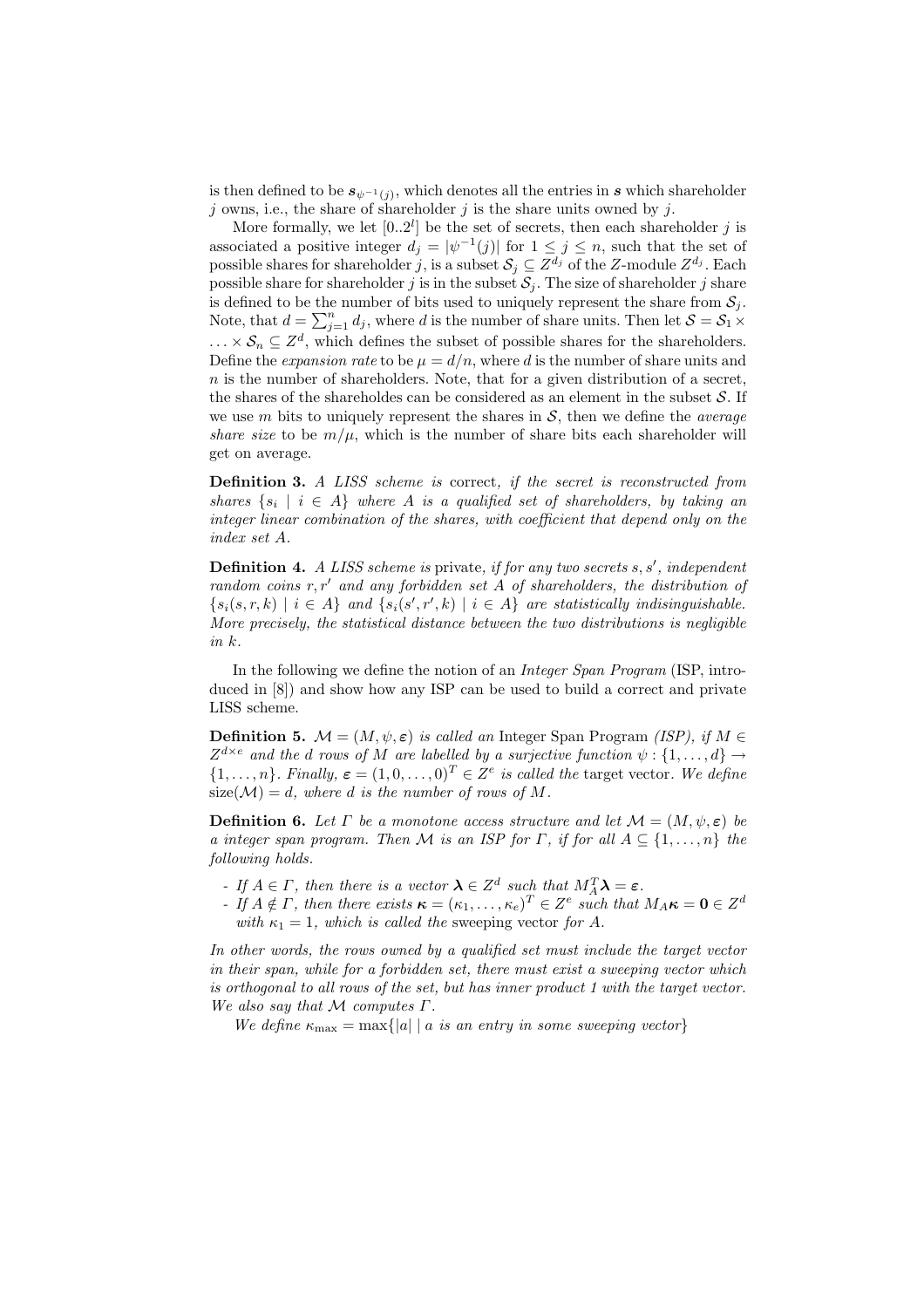Note 1. In the case of a span program, which works over a field, the explicit requirement of a sweeping vector is not necessary. This is because the following holds for fiels,  $\varepsilon \in \text{im}(M_A^T)$  if and only if there exists a sweeping vector. When working with the integers then only the "only if" implication is guaranteed.

If we have an ISP  $\mathcal{M} = (M, \psi, \varepsilon)$  which computes  $\Gamma$ , we build a LISS scheme for  $\Gamma$  as follows: we use  $M$  as the distribution matrix, and set  $l_0 =$  $l + \lfloor \log_2(\kappa_{\text{max}}(e-1)) \rfloor + 1$ , where as before l is the length of the secret.

Now, the first requirement in Definition 6 obviously makes the scheme correct, in that a qualified set  $A$  can compute the secret by taking a linear combination of their values, since there exsists  $\lambda_A \in Z^{d_A}$  such that  $M_A^T \cdot \lambda_A = \varepsilon$  which gives

$$
\boldsymbol{s}_A^T \cdot \boldsymbol{\lambda}_A = (M_A \cdot \boldsymbol{\rho})^T \cdot \boldsymbol{\lambda}_A = \boldsymbol{\rho}^T \cdot (M_A^T \cdot \boldsymbol{\lambda}_A) = \boldsymbol{\rho}^T \cdot \boldsymbol{\varepsilon} = s
$$

The Lemma below shows that the second requirement is sufficient to make the scheme private.

**Lemma 1.** If  $s \in [0..2^l]$  and the  $\rho_i$ 's are chosen uniformly at random in  $[0..2^{l_0+k}]$ for all  $2 \leq i \leq e$ , then the LISS scheme derived from M is private.

*Proof.* We have chosen  $\rho = (s, \rho_2, \ldots, \rho_e)^T$ , with  $\rho_i \in [0..2^{l_0+k}]$  as uniformly random numbers for  $2 \leq i \leq e$ , and the secret  $s \in [0..2^l]$ .

Let  $s' \in [0..2^l]$  be arbitrary. We first observe, that  $s_A = M_A \rho$  are shares that a subset A can see. If  $A \notin \Gamma$ , then we by definition know that there exists a sweeping vector  $\kappa$  such that  $M_A \kappa = 0 \in Z^{d_A}$ .

Define  $s' = M(\boldsymbol{\rho} + (s'-s)\boldsymbol{\kappa})$ . We note that  $s'_{A} = s_{A}$ , i.e., the shareholders in A see the same shares, but the secret s' was shared instead of s. Define  $\rho$  to be good if  $\rho' = \rho + (s' - s)\kappa$  has entries in the specified range. Then the above implies that if we restrict the distribution of  $A$ 's shares of s to the cases where  $\rho$  is good, the resulting distribution equals the one generated from s' and  $\rho'$ .

It follows that the statistical distance between the distributions of  $A$ 's shares of s and s' is at most twice the probability that  $\rho$  is not good, which we can estimate by the union bound as  $e-1$  times the probability that a single entry is out of range. So since  $|s' - s| \leq 2^l$ , the distance is at most

$$
2 \cdot \frac{2^l \kappa_{\max}(e-1)}{2^{l_0+k}} \le 2^{-k}
$$

# 3 Constructions

#### 3.1 Benaloh-Leichter

In this section we show how to construct an ISP based on Benaloh and Leichter Generalized Secret Sharing scheme [1]. This scheme was already shown to work for secret sharing in any finite group, but to use it over the integers, we need to revisit the scheme to make sure that the required sweeping vectors exist and check the size of their coordinates.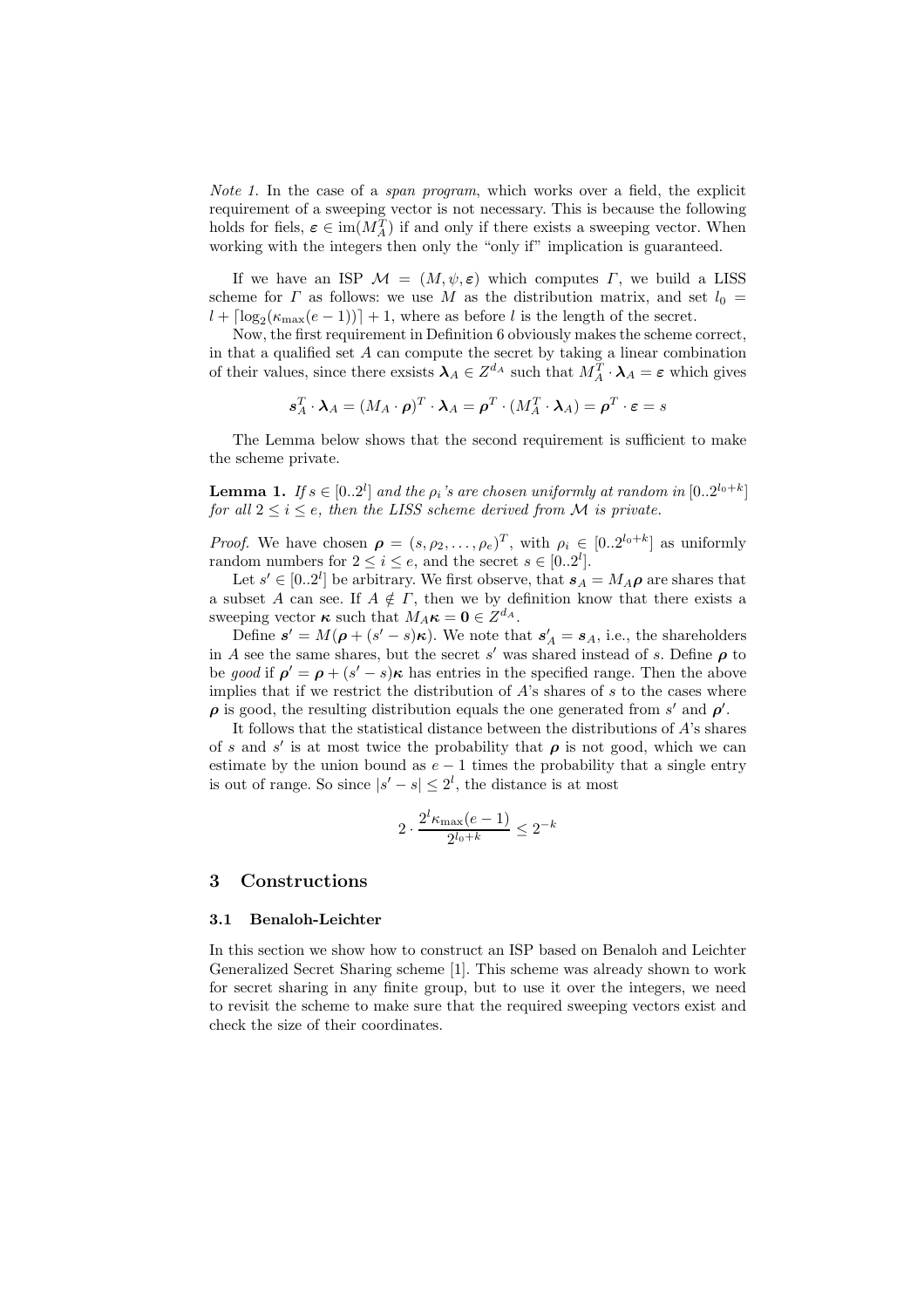As pointed out in [1], there is a one-to-one correspondence between monotone access structures and monotone formulas. Every monotone access structure can be described by a monotone formula, and every monotone formula describes a monotone access structure, where each variable in the formula is associated with a shareholder in P. A subset of the shareholders corresponds to an input to the formula by setting an input variable to 1 iff the corresponding shareholder is in the the subset. A subset is in the access structure represented by the formula if the formula accepts the corresponding setting of the variables. So it is enough to show how to construct an ISP from an arbitrary monotone formula f.

The details of this follow from Benaloh and Leichter's original construction and can be found in the full version of this paper [14]. Here, we only summarize the conclusions:

One can efficiently construct a distribution matrix  $M \in Z^{d \times e}$  for the access structure representing monotone formula  $f$ , where  $d, e$  are at most the size of  $f$ . Moreover, each row has only 0 or 1 entries and there are at most  $depth(f)$  1's in every row. Finally, sweeping vectors have only  $0, 1, -1$  as entries.

So when sharing a secret using M we need at most  $d \cdot \text{depth}(f)$  additions to calculate all the  $d$  share units from  $(1)$ . Each share unit is the result of adding at most of depth $(f)$  integers of  $(l_0 + k)$ -bit, i.e., each share unit is at most  $l_0 + k + \log \operatorname{depth}(f)$  bits long.

From [23] we have the existence of a monotone formula for the majority function of size  $\mathcal{O}(n^{5.3})$  and of depth  $\mathcal{O}(\log n)$ . A threshold-t function  $T_{t,n}$  can be constructed from the majority function, by fixing some of the inputs of the majority function. This construction implies that we need a majority function of size at most 2n to construct the threshold-t function  $T_{t,n}$ , i.e. [23] gives the existence of a monotone formula for the threshold-t function  $T_{t,n}$  of size  $\mathcal{O}(n^{5.3})$ and of depth  $\mathcal{O}(\log n)$ .

It follows from the above that each share unit is of size  $\mathcal{O}(l_0 + k + \log \log n)$ and the time to compute all share units is  $\mathcal{O}(n^{5.3} \log n(l_0 + k + \log \log n))$ , where we assume it takes  $\mathcal{O}(b)$  time to add two b-bit numbers and  $\mathcal{O}(b)$  time to generate a b-bit random integer. This implies that the average share size is  $\mathcal{O}\left(n^{4.3}(l_0 + k + \log \log n)\right)$  bits.

Boppana, generalizing Valiant's result in  $[2]$ , showed that every threshold  $t$ function  $T_{t,n}$  can be represented by a monotone formula of size  $\mathcal{O}\left(t^{4.3}n\log n\right)$ . Each share unit size is still the same, hence the average share size becomes  $\mathcal{O}\left(t^{4.3}\log n(l_0+k+\log\log n)\right)$  bits. The total computation time of alle the shares is  $\mathcal{O}\left(t^{4.3}n\log^2 n(l_0+k+\log\log n)\right)$ .

#### 3.2 Cramer-Fehr

In this section we consider the ISP's constructed by Cramer and Fehr in [8].

As described, if we have an ISP  $\mathcal{M} = (M, \psi, \varepsilon)$  we use  $M \in Z^{d \times e}$  as the distribution matrix and we calculate the shares from  $(1)$ . If we define  $m_{\text{max}}$  to be the maximal entry in the distribution matrix M. We need  $d \cdot e$  multiplications of  $\mathcal{O}(l_0 + k + m_{\text{max}})$ -bit numbers and  $d \cdot (e-1)$  additions of  $\mathcal{O}(l_0 + k + m_{\text{max}} + e)$ bit numbers to calculate the shares.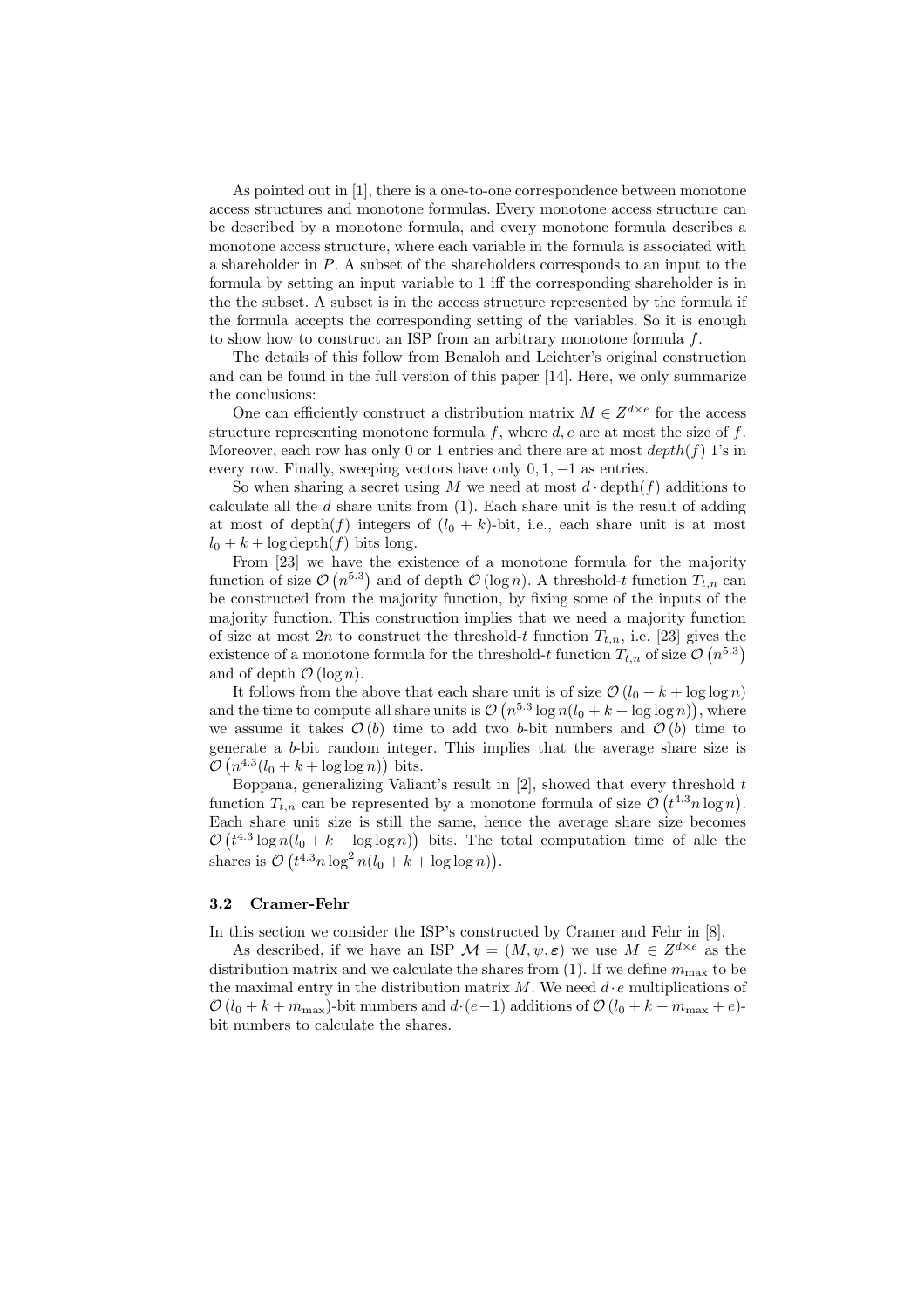From the proof of Corollary 1 in  $[8]$  we have that for a threshold-t access structure  $T_{t,n}$  that

$$
d = n(\lfloor \log n \rfloor + 2)
$$
  

$$
e = t(\lfloor \log n \rfloor + 2) + 1
$$

We also know, that  $m_{\text{max}} = \mathcal{O}(n^2)$ . If we assume that we use  $\mathcal{O}(b)$  time to choose a *b*-bit random number,  $\mathcal{O}(b)$  time to add two *b*-bit numbers, and  $\mathcal{O}(b \log^2 b)$ time to multiply two b-bit numbers. Then we need

$$
\mathcal{O}\left(\ln\log^2 n(l_0 + k + n^2)\log^2(l_0 + k + n^2) + \ln\log^2 n(l_0 + k + n^2 + t\log n)\right)
$$
  
=  $\mathcal{O}\left(\ln\log^2 n(l_0 + k + n^2)\log^2(l_0 + k + n^2)\right)$ 

time to compute the shares. Furthermore, we have that each share unit is of size  $\mathcal{O}\left(l_0 + k + n^2 + \log(t \log n)\right) = \mathcal{O}\left(l_0 + k + n^2\right)$ -bit, hence the average share size is  $\mathcal{O}\left(\log n(l_0 + k + n^2)\right)$ .

#### 3.3 Comparison

In this section we compare the average share size, the number of random bits required to do the computations, and the computation complexity of the LISS scheme based on Benaloh-Leichter construction (BLc) with the scheme based on the Cramer-Fehr construction (CFc) in the threshold-t case.

First we make some observations. Recall that  $l_0 = l+ \lfloor \log_2(\kappa_{\text{max}}(e-1)) \rfloor +1$ . For BLc we get that  $l_0 = l + \lceil \log_2(n^{5.3}-1) \rceil + 1$ , which asymptotically reduces to  $l_0 \in \mathcal{O}\left(l + \log n\right)$ . In the CFc we have that  $\kappa_{\max} = c2^n$  and  $e = t(\lfloor \log n \rfloor + 2) + 1$ , i.e.,  $l_0 = l \lceil \log_2(c2^n t (\lfloor \log n \rfloor + 2)) \rceil + 1$ , which asymptotically reduces to  $l_0 \in$  $\mathcal{O}(l+n).$ 

First we will compare the results of the CFc with the BLc based on the threshold-t function build from Valiant [23] majority function. The results are compared in the table below, where we use  $l$  instead of the more scheme dependent  $l_0$ . Let ss denote the share size of each shareholder, rb the number of random bits used in the computation of the shares, and ct the computation time of the shares.

|    | ∷F'c                                                                                                                                           | BLc (Valiant)                |
|----|------------------------------------------------------------------------------------------------------------------------------------------------|------------------------------|
| SS | $((l + k + n^2) \log n)$                                                                                                                       | $+k + \log \log n$ $n^{4.3}$ |
| rb | $\mathcal{O}\left((l+k+n)t\log n\right)$                                                                                                       | $((l+k+\log\log n)n^{5.3})$  |
|    | $\left[ct\left \mathcal{O}\left(\ln\log^2 n(l+k+n^2)\log^2(l+k+n^2)\right)\right \mathcal{O}\left(n^{5.3}\log n(l+k+\log\log n)\right)\right]$ |                              |

These results show a great advantage of the CFc if  $n$  is a dominating factor of the parameters, if this is not the case, the asymptotic bounds are of the same magnitute.

We may also base the BLc on the result from Boppana [2], which states that the size of the formula for the threshold function  $T_{t,n}$  is  $\mathcal{O}(t^{4.3} n \log n)$ . We now compare it against the CFc and let  $t$  be fixed while  $n$  grows. This implies that the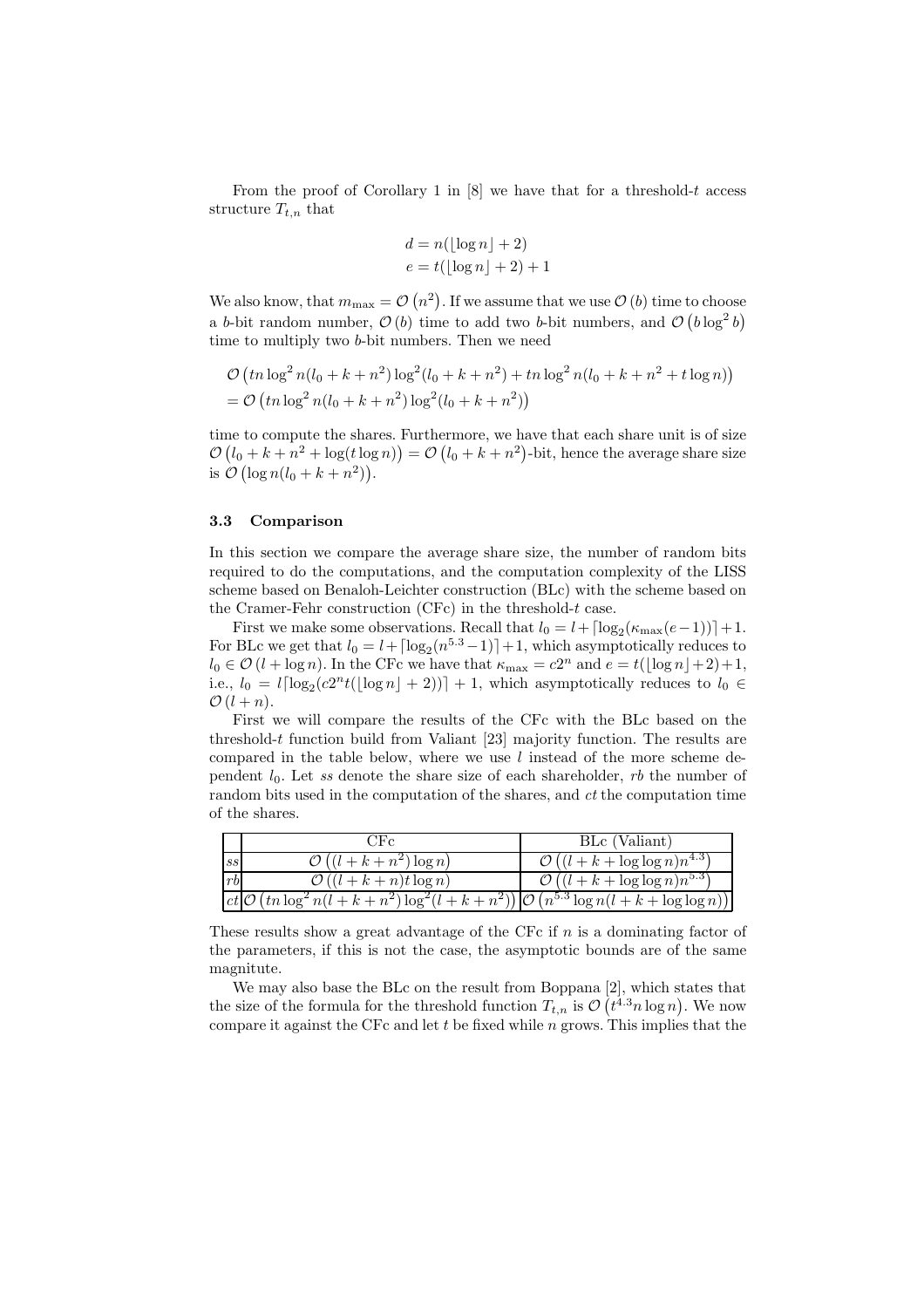formula size is  $\mathcal{O}(n \log n)$  for a fixed value of t. This can be a reasonable model in some cases: we may have a large number of share holders, while we believe that the adversary can only corrupt a small number of them. In the table below we compare the results to the CFc for a constant value of  $t$ ,

|                          |                                                                                                                                          | BLc (Boppana)                                     |
|--------------------------|------------------------------------------------------------------------------------------------------------------------------------------|---------------------------------------------------|
| $\mathcal{S}\mathcal{S}$ | $(k + n^2) \log n$                                                                                                                       | $\mathcal{O}\left((l+k+\log\log n)\log n\right)$  |
| rb                       | $\mathcal{O}\left((l+k+n)\log n\right)$                                                                                                  | $\mathcal{O}\left((l+k+\log\log n)n\log n\right)$ |
|                          | $\left[ct\left \mathcal{O}\left(n\log^2 n(l+k+n^2)\log^2(l+k+n^2)\right)\right \mathcal{O}\left(n\log^2 n(l+k+\log\log n)\right)\right]$ |                                                   |

Note that in this case, the BLc actually has a better share size and computation time complexity than the CFc. This indicates that the BLc with the current state of the art can compete with the CFc in special cases.

Results of Radhakrishnan [3] show that the lower bound for a monotone formula that computes the threshold-t function  $T_{t,n}$  for  $2 \leq t \leq \frac{n}{2}$ , has size at least  $\lfloor \frac{t}{2} \rfloor n \log(\frac{n}{t-1})$ . As he notes, that in the monotone formulas model, the complexities of computing  $T_{t,n}$  and  $T_{n-t+1,n}$  are the same. Hence, the lower bound of  $\lfloor \frac{t}{2} \rfloor n \log(\frac{n}{t-1})$  holds for the function  $T_{n-t+1,n}$ ,  $2 \leq t \leq \frac{n}{2}$ , as well. This result is far below Valiants [23] and Boppana [2], so in particular BLc is in general better than CFc if the bound turns out to be tight.

To summarize the results of this section, we find that CFc seems better in the general case of the threshold- $t$  function, but if  $n$  is small compared to the other factors, then the BLc can be just as good. Furthermore, for fixed  $t$  and large  $n$ , the BLc has an advantage over the CFc. The result of Radhakrishnan gives a big gab for improvements from the current state of the art of threshold functions, which would favor BLc. Finally, it must be stressed, of course, that the BLc has the advantage that it can be used over any monotone access structure. However, the BLc is only efficient if there is a polynomial-size monotone formula describing the access structure.

# 4 Distributed Exponentiation

In this section we will consider solutions to the the distributed exponentiation problem based on LISS. The set-up is as follows: we have n servers  $P_1, ..., P_n$ , an access structure  $\Gamma$  with an ISP  $\mathcal{M} = (M, \psi, \varepsilon)$ , and an adversary Adv who may corrupt any subset of servers not in  $\Gamma$ . The family of subsets not in  $\Gamma$  is called the adversary structure  $\Gamma$ . Finally, we have a special player C called the client who may also be corrupted, independently of which servers are corrupt

In this first solution we give, we consider non-adaptive corruption in the semihonest model, i.e., the adversary must choose which players to corrupt before the protocol starts, he sees all internal data and communication of corrupt players, he may cause them to stop playing at any time, but all players follow the protocol as long as they participate. In order to solve the problem in this model, we must assume that the adversary structure is Q2, i.e., any set of form  $A \cup B$ ,  $A, B \in \overline{\Gamma}$  is strictly smaller than  $\{P_1, ..., P_n\}$ . This ensures that the set of honest servers is in  $\Gamma$ .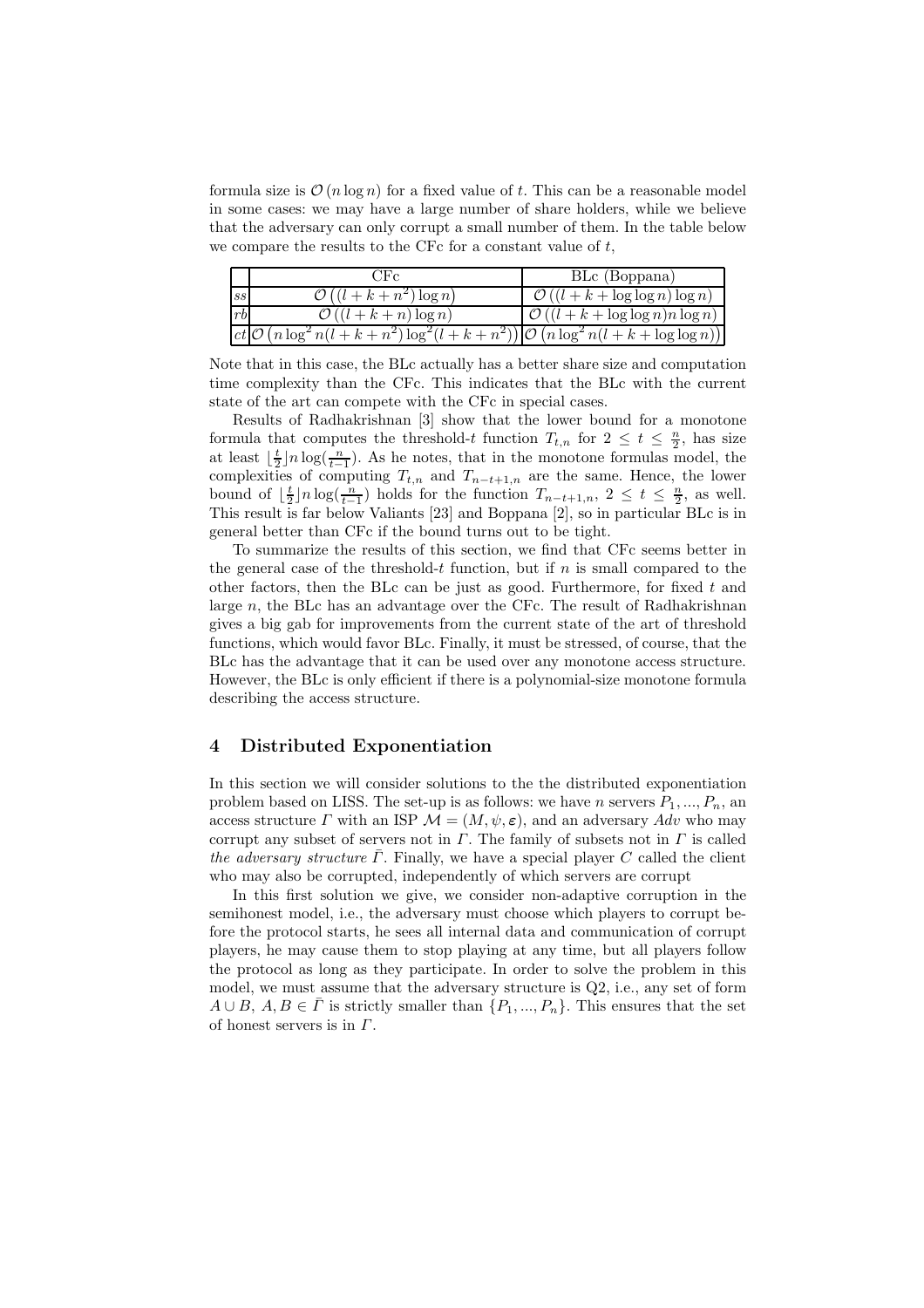We will use Canetti's Universal Composability (UC) framework to state and prove our protocols. For details on this framework, refer to [4]. In order to focus on the actual protocol for exponentiation, we will assume a trusted dealer who chooses the group to use and secret-shares the exponent. In the UC framework, this means we assume a functionality representing the dealer is given, as detailed below. We assume for simplicity synchronous communication and also that the client  $C$  can broadcast information to all servers. But we do not assume any private channels so all communication between players is seen by the adversary.

#### Functionality  $F_{Deal}$

- 1. Upon receiving "start" from all honest players, choose the group  $G$  to use and an exponent s (in principle any efficient algorithm for this could be used here).
- 2. Generate the distribution vector  $\boldsymbol{\rho} = (s, \rho_2, \dots, \rho_e)^T$  and calculate the shares from

$$
M \cdot \boldsymbol{\rho} = (s_1, \ldots, s_d)^T,
$$

finally distributes the shares, such that  $s_i$  is sent privately to  $P_{\psi(i)}$  for  $1 \leq$  $i \leq d$ . Finally, send a description of G to all players and the adversary (information allowing to represent group elements and computing the group operation).

Such a functionality together with the protocol we give below will implement the following functionality

# Functionality  $F_{Deal-and-Exp}$

- 1. Upon receiving "start" from all honest players, choose the group  $G$  to use and an exponent s (same algorithm as used in  $F_{Deal}$ ). Send a description of G (information allowing to represent group elements and computing the group operation) to all players and the adversary.
- 2. At any later time, upon receiving "Exponentiate  $a$ " for  $a \in G$  from the client, send "Exponentiate  $a$ ", to all players and the adversary. In the next round, send "Result  $a^{s}$ " to the client and the adversary.

The protocol proceeds as follows:

#### Protocol Exponentiate

- 1. Initially, each player sends "start" to  $F_{Deal}$ , and stores the description of  $G$ and shares of  $s$  received from  $F_{Deal}$ .
- 2. On input  $a \in G$ , C broadcasts a to the servers.
- 3. Each  $P_i$  sends to  $C a_i = a^{s_i}$  for each component  $s_i$  of the share held by  $P_i$ .
- 4. Since  $\overline{\Gamma}$  is Q2, C is guaranteed to receive valid contributions from a qualified set of players  $A \in \Gamma$ . C uses the entries in the reconstruction vector for A  $\lambda = (\lambda_1, \ldots, \lambda_{d_A})^T$  together with the contributions  $(a_1 = a^{s_1}, \ldots, a_{d_A} =$  $a^{s_{d}}$  ) to construct

$$
a^s = \Pi_{i=1}^{d_A} a_i^{\lambda_i}.
$$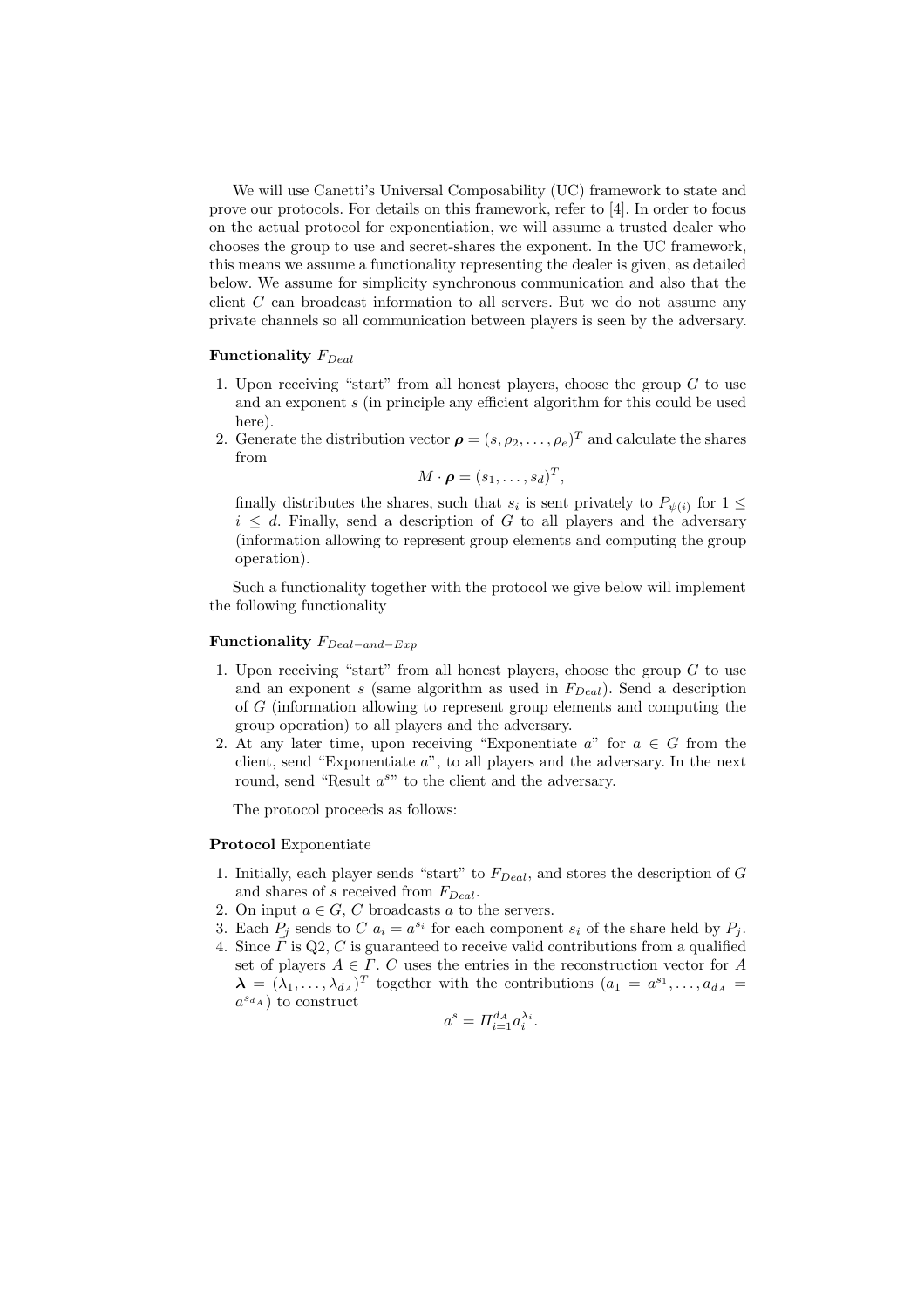**Theorem 1.** The Exponentiate protocol when given access to  $F_{Deal}$  and a broadcast channel from C to the servers, securely implements  $F_{Deal-and-Exp}$ . The adversary is assumed to non-adaptively corrupt any set in  $Q2$  structure  $\overline{\Gamma}$  in a semi-honest fashion.

Proof. Security is proved by constructing an ideal model adversary which works in a setting where it may communicate with ideal functionality  $F_{Deal-and-Exp}$ and must simulate everything the real life adversary Adv would see in a real attack. This works by running internally a copy of Adv and proceeds as follows:

1. Let  $B$  be the set of servers corrupted by  $Adv$ . Having received the description of G from  $F_{Deal-and-Exp}$ , compute a sharing of 0 to simulate the action of  $F_{Deal}$ , i.e., the distribution vector is  $\boldsymbol{\rho} = (0, \rho_2, \ldots, \rho_e)^T$  and the shares are

$$
\mathbf{s} = (s_1, \dots, s_d)^T = M \cdot \boldsymbol{\rho} \tag{2}
$$

Give to the  $Adv$  the shares from (2) belonging to the servers in  $B$ .

2. Upon receiving "Exponentiate a" and "Result  $a^{s}$ " from  $F_{Deal-and-Exp}$ , we must simulate the contributions that honest players send to C. To this end, note that if we had used  $\rho' = \rho + s\kappa_B$  as distribution vector in (2), then the corrupted servers in B would get the same shares, but the secret value would be s instead of 0.

Now, let  $R$  be a row in the distribution matrix  $M$  belonging to honest server  $P_i$ , say the *i*'th row, and let  $s_i$  be the share unit we computed from this row in (2). Had we used  $\rho'$  instead of  $\rho$ , then the share unit coming from R would have been  $s_i' = (\boldsymbol{\rho} + s\boldsymbol{\kappa}_B) \cdot R = s_i + s\boldsymbol{\kappa}_B \cdot R$  instead. The observation is now that because we know  $a^s$  and  $s_i$ , we can compute  $a^{s'_i}$  even though we do not know s. Concretely, we simulate the contribution from  $P_i$  by

$$
a^{s_i}(a^s)^{\kappa_B \cdot R} = a^{s_i + s\kappa_B \cdot R}
$$

$$
= a^{s'_i}
$$

Give all simulated contributions to Adv.

We now need to prove that no environment can distinguish between the real protocol and the simulated game. The is straightforward: First, the shares computed in step 1 of the simulation are statistically indistinguishable from the shares computed by  $F_{Deal}$  by privacy of the LISS scheme and since B in unqualified. Second, in both the simulated game and real protocol, honest players output always the correct value  $a^s$ , by definition of  $F_{Deal-and-Exp}$ , respectively correctness of the LISS scheme. Finally, given  $a, a^s$ , the simulated and real contributions from honest players are statistically indistinguishable, since the vector we use for the simulated sharing is  $\rho' = \rho + s\kappa_B$  which is statistically close to a uniformly chosen sharing vector for s.  $\Box$ 

## 4.1 Active Adversaries and Distributed RSA

If we are not guaranteed that corrupted players follow the protocol, we can expand the Exponentiate protocol in a natural way by having players prove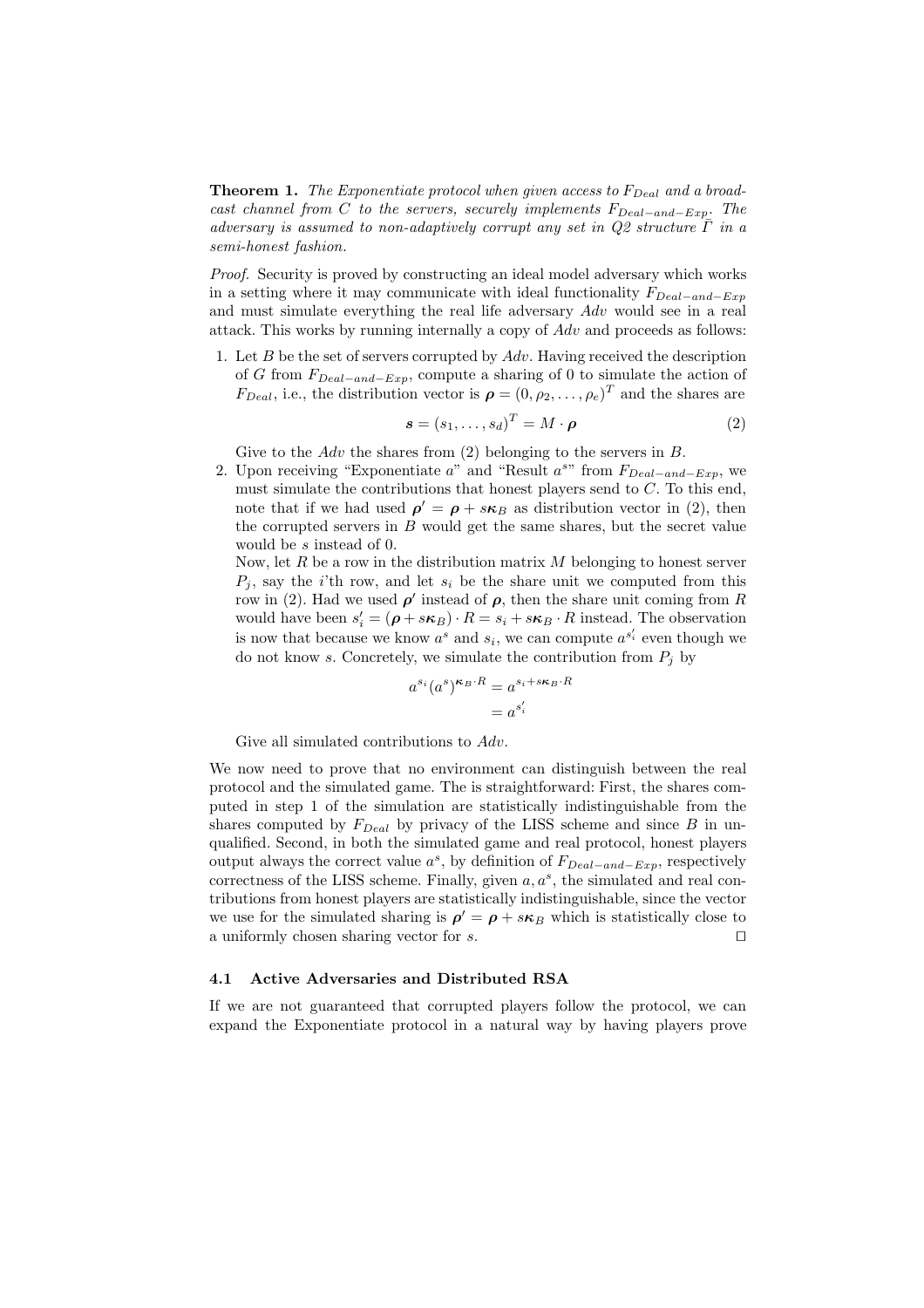in zero-knowledge that their contributions are correct. Given any appropriate scheme for proving correctness of contributions, a corrupt player must either give correct information or be disqualified. Since this is equivalent to the semihonest model, security essentially follows from security of the zero-knowledge proofs and the proof we already gave above.

Depending on the structure of the group and the assumptions we are willing to make, there are many different ways to do the zero-knowledge proofs, see for instance  $[21, 19, 22, 7, 11, 10, 12, 16]$ . Most of the techniques can be made noninteractive in the random oracle model, or are already non-interactive given some set-up assumption. If all else fails, generic zero-knowledge techniques can be used[17].

However, a detailed account of all possibilities is out of scope of this paper. We concentrate instead on distributed RSA as a particularly interesting special case. The functionality for initial set-up and the functionality we want to implement are modified from the general case as follows:

# Functionality  $F_{RSA-Deal}$

- 1. Upon receiving "start" from all honest players, choose the modulus  $n$  to use, secret and public exponents s, e and a random square v in  $G = Z_N^*$ .
- 2. Generate the distribution vector  $\rho = (s, \rho_2, \ldots, \rho_e)^T$  and calculate the shares from

$$
M \cdot \boldsymbol{\rho} = (s_1, \ldots, s_d)^T,
$$

finally distributes the shares, such that  $s_i$  is sent privately to  $P_{\psi(i)}$  for  $1 \leq$  $i \leq d$ . Finally, send  $N, e, v$  and  $v_i = v^{s_i} \mod N$  for every share unit  $s_i$  to all players and the adversary .

# Functionality  $F_{RSA}$

- 1. Upon receiving "start" from all honest players, choose the modulus  $N$  to use, secret and public exponents  $s, e$ . Send  $N, e$  to all players and the adversary
- 2. At any later time, upon receiving "Exponentiate  $a$ " for  $a \in Z_N^*$  from the client, send "Exponentiate  $a$ ", to all players and "Exponentiate  $a, a<sup>s</sup>$  mod N" to the adversary. Two rounds later, send "Result  $a^s \mod N$ " to all players.

The protocol we will use is the Exponentiate protocol from the previous section, with the extension that C will check each contribution  $a_i = a^{s_i} \mod N$ from server  $P_i$ . We want to show that a sufficient check can be done in constantround without using random oracles to ensure soundness and zero-knowledge, and regardless of which modulus and public exponent is used. To do this, we generalize the results from [10]. Concretely, we use the following well known protocol, which we will repeat in parallel  $\left[2+2\log_2 n\right]$  times:

- 1.  $P_j$  chooses a random  $k + max$  bit number r and sends to  $C u_1 = a^r$  mod  $N, u_2 = v^r \mod N$ . Here, max is the maximal bitlength of any  $s_i$  that can occur.
- 2. C sends a random bit b to  $P_i$ .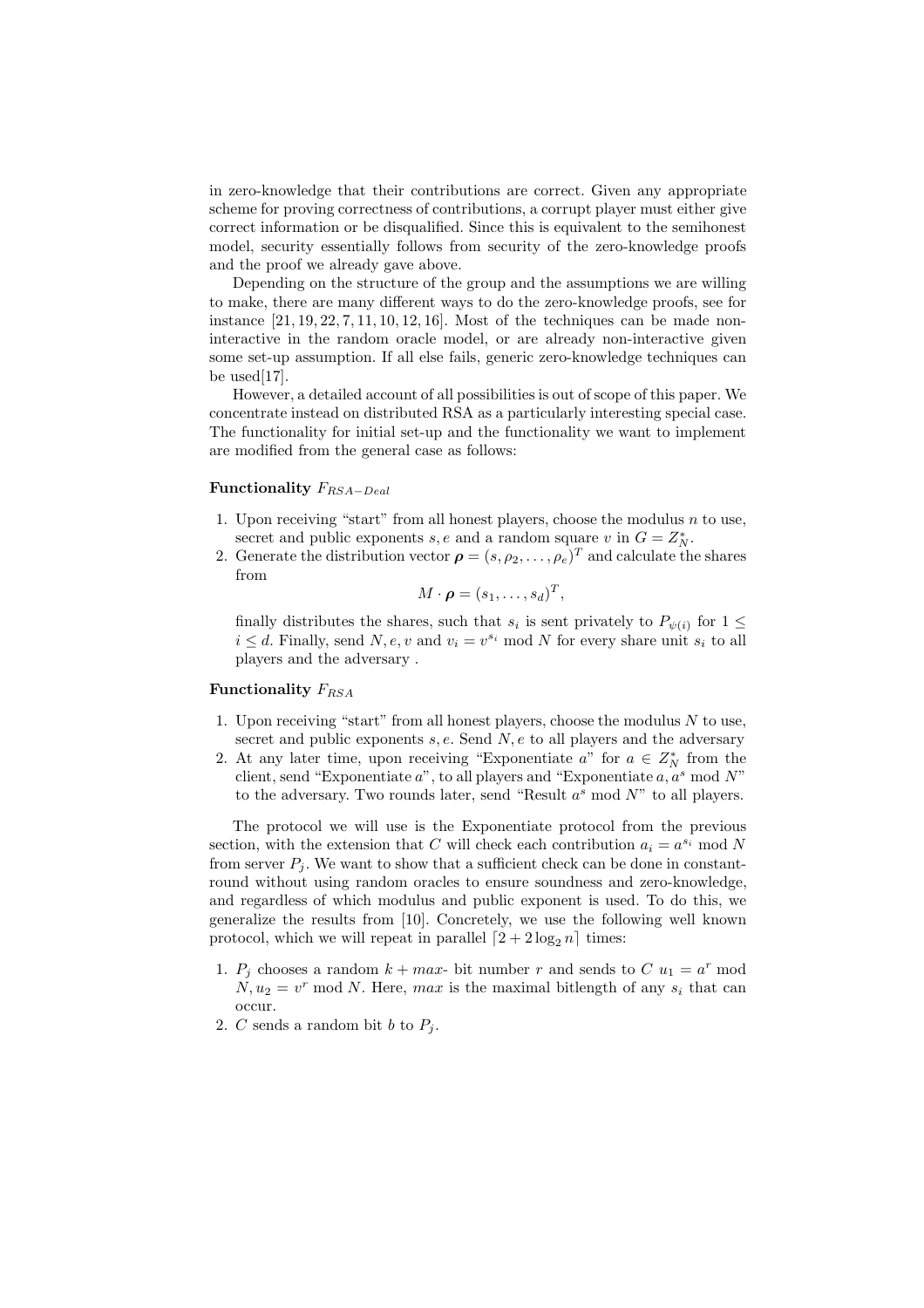3.  $P_j$  sends  $z = r + bs_i$ , and C checks that  $a^z = u_1 a_i^b \mod N$ ,  $v^z = u_2 v_i^b \mod N$ 

The following Lemma is an easy consequence of corresponding results in [10]:

**Lemma 2.** The above protocol is statistical zero-knowledge. Furthermore, if  $a_i \neq$  $a<sup>s</sup>$  mod N then a polynomial time prover who can make C accept with probability more than  $1/(4n^2)$  can compute efficiently a multiple of the order of v.

Note that the last result in the lemma implies that if an adversary can cheat the protocol on input a random  $v$ , he can factor  $N$  by a standard reduction and hence also break RSA.

Even though the soundness error for this protocol is not negligible, we can show that checking the contributions in this way is sufficient to allow  $C$  to reconstruct the correct result efficiently. This is done by a generalization of the results from [10]. There it was observed that as long as the expected number of accepted incorrect contributions is small enough, C can reconstruct efficiently by searching exhaustively for a set of correct contribution. In [10], this was done for the case of a threshold access structure. Here we have to be more careful with the search algorithm and the analysis because we have no lower bound on the number of honest players for a general access structure.

#### Algorithm Reconstruct

- 1. On input public key  $N, e, a \in \mathbb{Z}_N^*$  and a set of contributions to finding  $a^s$  mod N, execute the protocol above with each server to check the correctness of each contribution.
- 2. Let the set of accepted contributions be Acc. Do the following for  $j =$  $0, ..., |Acc|$ :
- 3. For each subset  $B \subset Acc$  of size  $|Acc| j$ , run the reconstruction algorithm from the Exponentiate protocol on the contributions in  $B$ , attempting to compute  $a^s \mod N$ . Let z be the result. If  $z^e = a \mod N$ , output z and stop.

Lemma 3. The expected number of subsets considered by Reconstruct is at most 2.

Proof. Let m be the number of incorrect contributions submitted by corrupt players. Clearly, the worst case is if all corrupt players submit bad contributions, so we may assume that the number of honest players is  $n - m$ . Let p be the probability that an incorrect contribution is accepted. Then

$$
p_i = Pr(i \text{ incorrect shares accepted}) = p^i (1-p)^i \binom{m}{i} \leq p^i m^i
$$

Given that i incorrect shares are accepted, we have  $n - m + i$  contributions, and we finish at the latest when we have searched all subsets of size  $n - m$ . This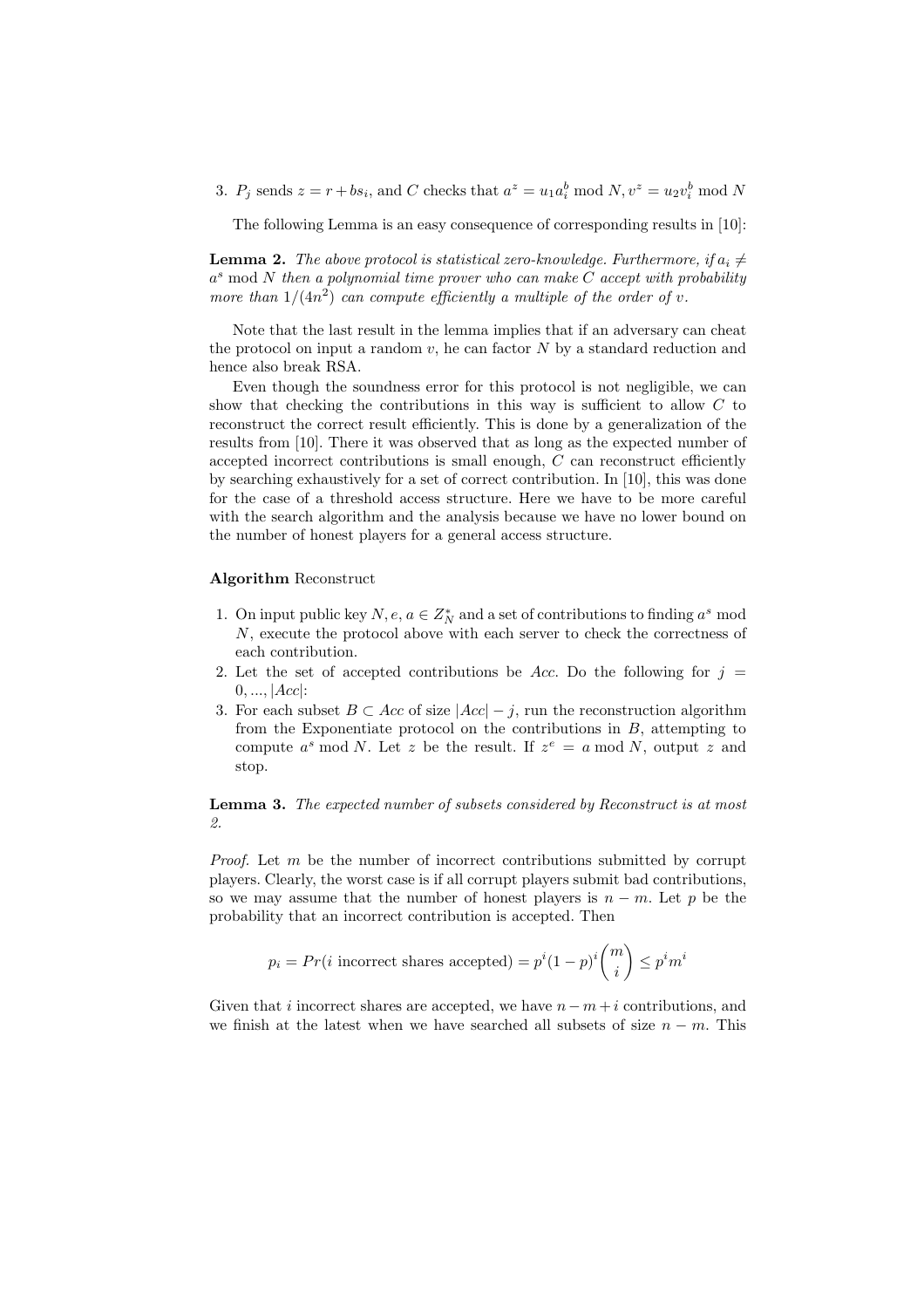means checking a total of

$$
\binom{n-m+i}{n-m+i} + \binom{n-m+i}{n-m+i-1} + \dots + \binom{n-m+i}{n-m} \leq (i+1)\binom{n-m+i}{n-m} = (i+1)\binom{n-m+i}{i} \leq (i+1)(n-m+i)^{i}
$$

subsets. It follows that the expected number of subsets we check is at most

$$
\sum_{i=0}^{m} p^{i} m^{i} \cdot (i+1)(n-m+i)^{i} \le \sum_{i=0}^{m} p^{i} m^{i} 2^{i} n^{i} \le \sum_{i=0}^{m} (2pn^{2})^{i} \le \sum_{i=0}^{m} 2^{-i} \le 2
$$

using the above and the fact that  $p \leq 1/(4n^2)$ .

A final observation is that by choosing z at random in  $Z_N^*$ , and setting  $v = z^{2e} \mod N$ , a simulator can easily create a random square v for which  $v<sup>s</sup>$  mod N is known (namely  $z^2 \mod N$ ). It is then easy to simulate the information  $F_{RSA-Deal}$  sends to corrupt players. Using this, the proof of Theorem 1, Lemma 3 and Lemma 2, it is straightforward to show:

Theorem 2. Under the RSA assumption, the Exponentiate protocol expanded with the above Reconstruction algorithm and given access to the  $F_{RSA-deal}$  functionality implements the  $F_{RSA}$  functionality. The adversary may non-adaptively and actively corrupt any set in  $Q2$  structure  $\bar{\Gamma}$ .

We believe that the interest of this result is that it buys us full generality in access structure and choice of keys and no dependency on extra set-up or complexity assumptions. Since the number of servers  $n$  can be expected to be quite small in practice, the overhead compared to more standard solutions is moderate: a factor of  $\log n$  in complexity and potentially 2 extra moves. However, in practice, faults are usually rare, so if the the client attempts to get the result from all contributions first and only asks to have the proofs completed if this fails, then the scheme will be non-interactive "almost always".

### Acknowledgements

Thomas Mølhave, Peter Bro Miltersen, Gudmund Skovbjerg Frandsen, and the anonymous reviewers from the committee for helpful comments.

### References

- 1. Josh Cohen Benaloh, Jerry Leichter: Generalized Secret Sharing and Monotone Functions. Proc. of CRYPTO 1988: 27-35
- 2. R. B. Boppana: Amplification of Probabilistic Boolean Formulas. Advances in Computing Research 5: 27-45 (1989)